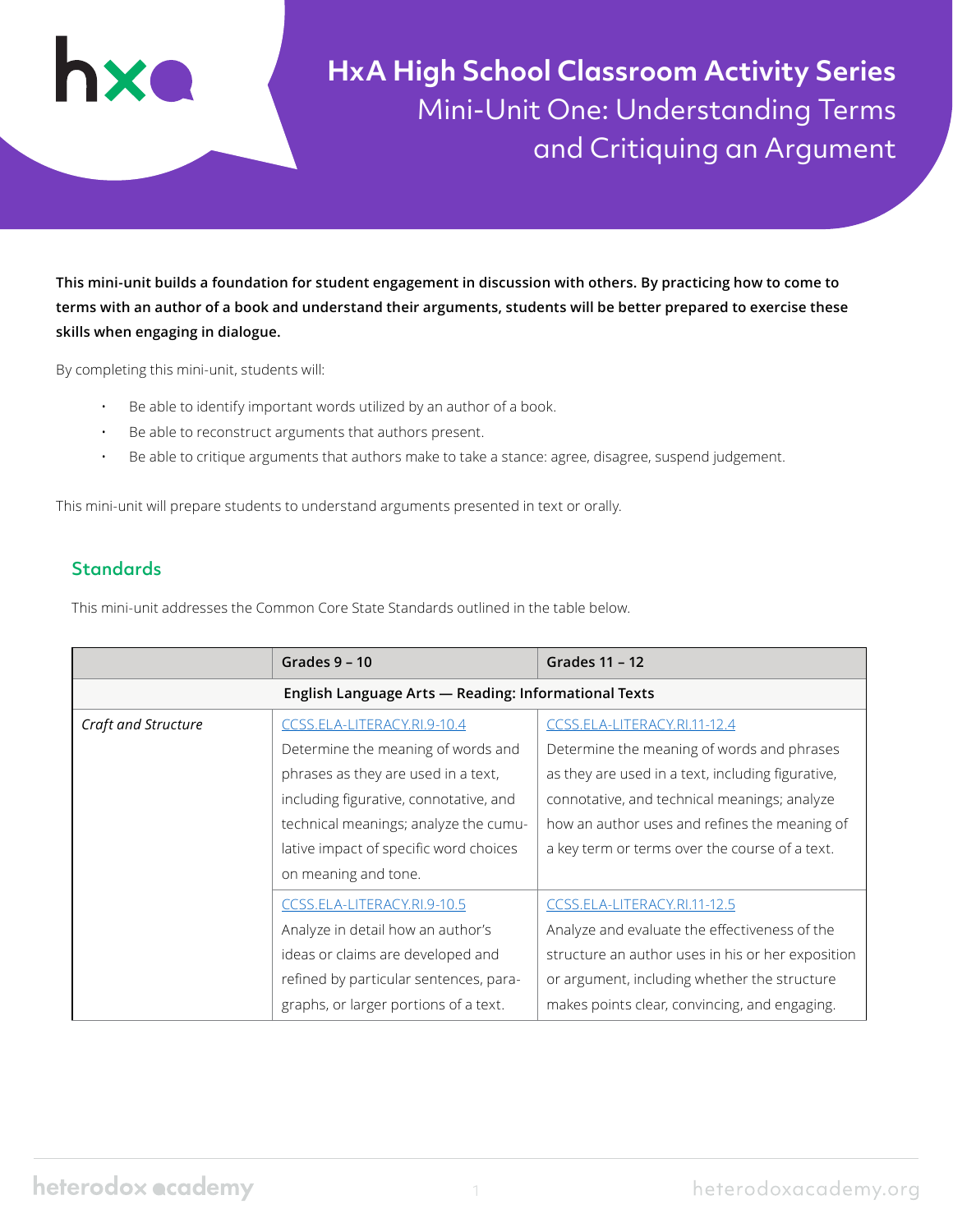# **HxA High School Classroom Activity Series: Mini-Unit One**

|                                                            | Grades $9 - 10$                          | <b>Grades 11 - 12</b>                                 |  |  |  |  |
|------------------------------------------------------------|------------------------------------------|-------------------------------------------------------|--|--|--|--|
| Craft and Structure                                        | CCSS.ELA-LITERACY.RI.9-10.6              | CCSS.ELA-LITERACY.RI.11-12.6                          |  |  |  |  |
|                                                            | Determine an author's viewpoint or       | Determine an author's viewpoint or purpose in a       |  |  |  |  |
|                                                            | purpose in a text and analyze how an     | text in which the rhetoric is particularly effective, |  |  |  |  |
|                                                            | author uses rhetoric to advance that     | analyzing how style and content contribute to         |  |  |  |  |
|                                                            | viewpoint or purpose.                    | the power, persuasiveness or beauty of the text.      |  |  |  |  |
| English Language Arts - Literacy in History/Social Studies |                                          |                                                       |  |  |  |  |
| Key Ideas and Details                                      | CCSS.ELA-LITERACY.RH.9-10.2              | CCSS.ELA-LITERACY.RH.11-12.2                          |  |  |  |  |
|                                                            | Determine the central ideas or infor-    | Determine the central ideas or information            |  |  |  |  |
|                                                            | mation of a primary or secondary         | of a primary or secondary source; provide an          |  |  |  |  |
|                                                            | source; accurately summarize how         | accurate summary that makes clear the relation-       |  |  |  |  |
|                                                            | key events or ideas develop over the     | ships among the key details and ideas.                |  |  |  |  |
|                                                            | course of the text.                      |                                                       |  |  |  |  |
| Craft and Structure                                        | CCSS.ELA-LITERACY.RH.9-10.4              | CCSS.ELA-LITERACY.RH.11-12.4                          |  |  |  |  |
|                                                            | Determine the meaning of words           | Determine the meaning of words and phrases            |  |  |  |  |
|                                                            | and phrases as they are used in a        | as they are used in a text, including analyzing       |  |  |  |  |
|                                                            | text, including vocabulary describing    | how an author uses and refines the meaning of         |  |  |  |  |
|                                                            | political, social, or economic aspects   | a key term over the course of a text.                 |  |  |  |  |
|                                                            | of history/social science.               |                                                       |  |  |  |  |
|                                                            | CCSS.ELA-LITERACY.RH.9-10.5              | CCSS.ELA-LITERACY.RH.11-12.5                          |  |  |  |  |
|                                                            | Analyze how a text uses structure to     | Analyze in detail how a complex primary source        |  |  |  |  |
|                                                            | emphasize key points or advance an       | is structured, including how key sentences,           |  |  |  |  |
|                                                            | explanation or analysis.                 | paragraphs, and larger portions of the text           |  |  |  |  |
|                                                            |                                          | contribute to the whole.                              |  |  |  |  |
| Integration of Knowledge                                   | CCSS.ELA-LITERACY.RH.9-10.8              | CCSS.ELA-LITERACY.RH.11-12.8                          |  |  |  |  |
| and Ideas                                                  | Assess the extent to which the           | Evaluate an author's premises, claims, and            |  |  |  |  |
|                                                            | reasoning and evidence in a text         | evidence by corroborating or challenging them         |  |  |  |  |
|                                                            | support the author's claims.             | with other information.                               |  |  |  |  |
|                                                            | English Language Arts - Writing          |                                                       |  |  |  |  |
| Text Types and Purposes                                    | CSS.ELA-LITERACY.W.9-10.2                | CCSS.ELA-LITERACY.W.11-12.2                           |  |  |  |  |
|                                                            | Write informative/explanatory texts to   | Write informative/explanatory texts to examine        |  |  |  |  |
|                                                            | examine and convey complex ideas,        | and convey complex ideas, concepts, and               |  |  |  |  |
|                                                            | concepts, and information clearly        | information clearly and accurately through the        |  |  |  |  |
|                                                            | and accurately through the effective     | effective selection, organization, and analysis of    |  |  |  |  |
|                                                            | selection, organization, and analysis of | content.                                              |  |  |  |  |
|                                                            | content.                                 |                                                       |  |  |  |  |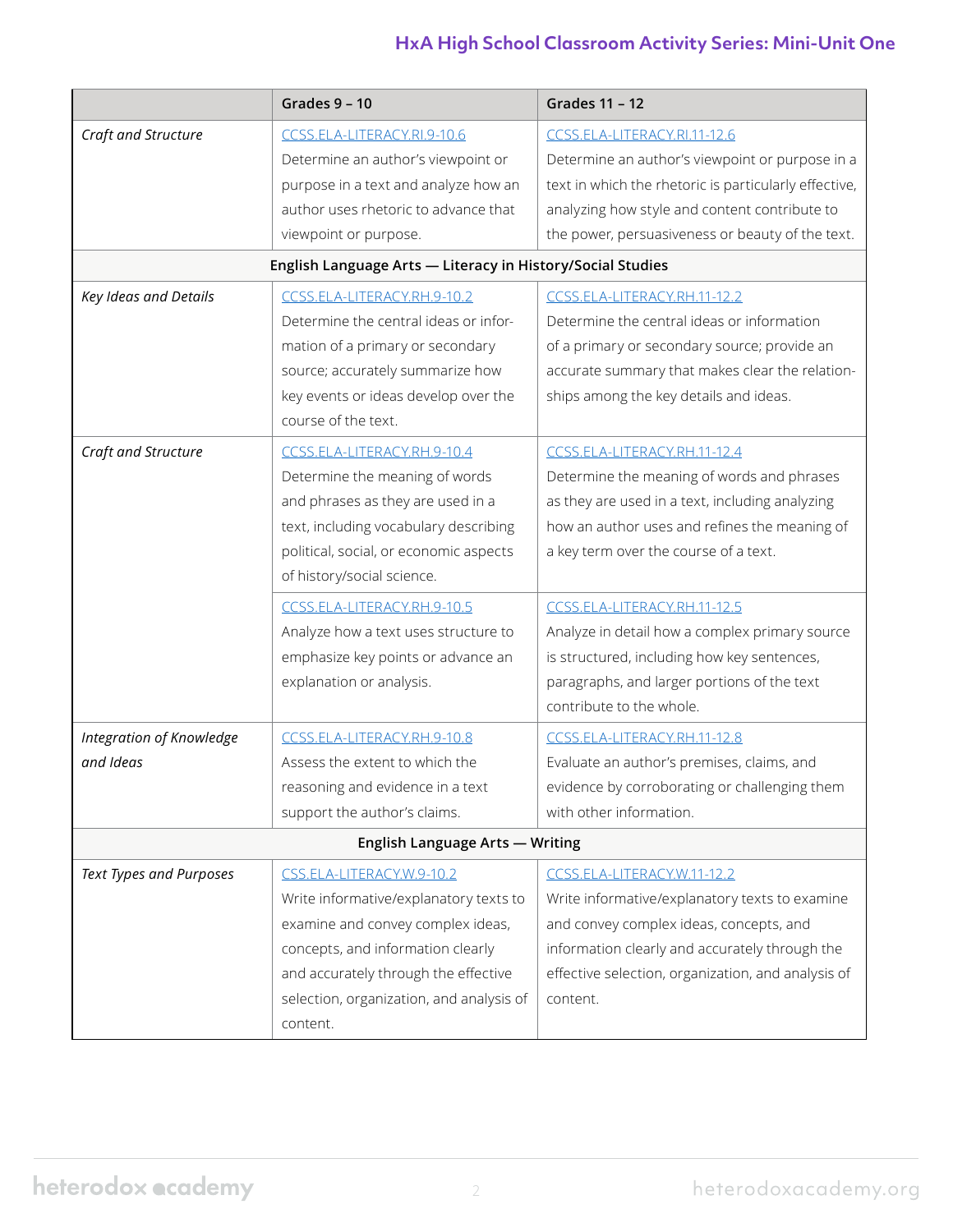# **HxA High School Classroom Activity Series: Mini-Unit One**

## Time

Plan to spend 4 to 8 days (50 minutes per day) on this mini-unit. Spend one day on the discussion questions and three days on the activities, adding more time if needed. This timeline assumes that students will read the designated chapters at home. If the chapters are read in class, add the appropriate number of days.

| Day 1                  | Day 2                | Day 3                  | Day 4                                        | Day 5                                        |
|------------------------|----------------------|------------------------|----------------------------------------------|----------------------------------------------|
| Warm-Up Activity:      | Warm-Up Activity:    | Warm-Up Activity:      | Warm-Up Activity:                            | Warm-Up Activity:                            |
| Pose series of         | Ask students: What   | Ask students:          | Ask students: What                           | Ask students: How                            |
| questions              | are the three stages | How can you be a       | does it mean to come                         | do you identify the                          |
| (Students read How to  | of analytic reading? | demanding reader?      | to terms with an<br>author?                  | important sentences<br>in a book?            |
| Read a Book at home)   | Continue Day 1, if   | Re-read chapter 8 of   |                                              |                                              |
| Teach about the        | necessary            | How to Read a Book     | Re-read chapter 9 of                         | Re-read chapter 9 of                         |
| stages for analytic    |                      | Activity 1 from        | How to Read a Book                           | How to Read a Book                           |
| reading and how        |                      | "Classroom Activities: | Activity 2 from                              | Activity 3 from                              |
| to be a demanding      |                      | How to Read a Book:    | "Classroom Activities:                       | "Classroom Activities:                       |
| reader                 |                      | The Classic Guide to   | How to Read a Book:                          | How to Read a Book:                          |
| Discussion questions   |                      | Intelligent Reading"   | The Classic Guide to<br>Intelligent Reading" | The Classic Guide to<br>Intelligent Reading" |
| from "Fundamentals     |                      |                        |                                              |                                              |
| of Analytic Reading: A |                      |                        |                                              |                                              |
| Guide for Teachers"    |                      |                        |                                              |                                              |

# Warm-Up Activity

Each day of this mini-unit starts with a warm-up activity. The following section, titled "How Do *You* Read a Book," outlines the activity for the first day of the mini-unit. The activity for each subsequent day is outlined in the "time" table above. The first day can be a whole class discussion, but for each subsequent day, have students work in pairs to discuss the topic or answer the question(s).

# How Do You Read a Book?

Ask students to describe how they read a book: How do you ensure that you understand the language of the author? How do you determine the author's message? How do you decide if you agree or disagree with the author? What are your criteria for a good book?